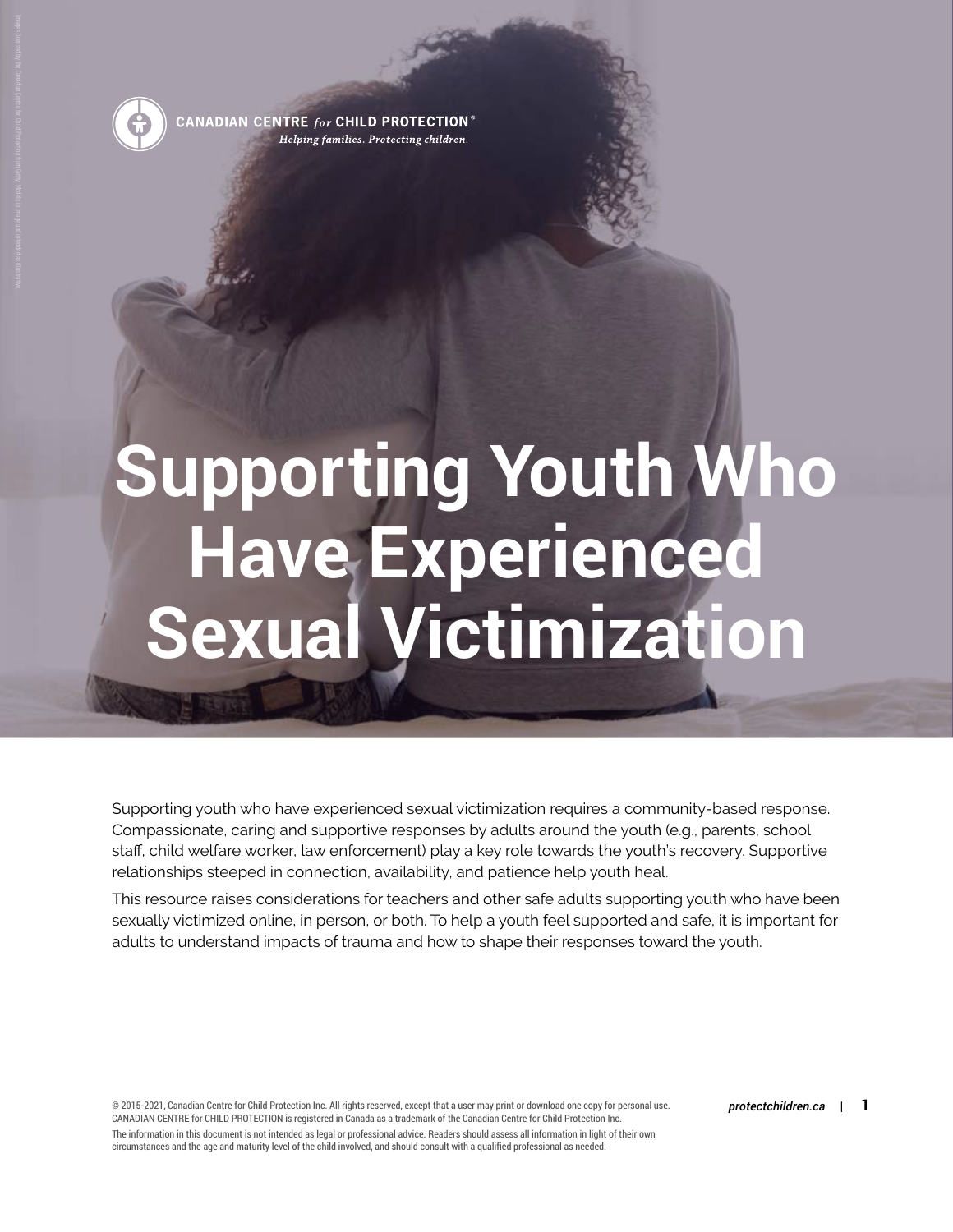

#### What can cause trauma to youth?

A youth may experience traumatic stress from an experience that:

- Was sudden or unexpected
- Was forceful or violent
- Is perceived by the youth as overwhelming or uncontrollable
- Left the youth feeling helpless, unsafe and/or having a lack of control

(adapted from D. Bowers, presentation at the Missing and Exploited Children Conference, Winnipeg, May 2011)

### What do youth in crisis need from an adult who is first responding?

A youth needs:

- To feel safe and supported
- To not feel judged
- A caring reaction from the adult
- To know that they do not deserve what is happening to them
- A sense of control over how information about what happened to them will be shared
- A sense of hope (they will get through this)
- Concrete next steps for supporting them and attending to the sexual victimization

#### What are possible behaviours youth might demonstrate?

Individuals have unique reactions to trauma. The impact on an individual depends on a number of factors related to their personality, temperament, neurological make-up, past experiences, family dynamics, the type of support network they have, and specifics of the victimization they experienced. It is important not to assume that a youth is not distressed because they do not act the way an adult might believe someone in distress should behave. Sometimes the signs are obvious, and sometimes they're not.

Responses may (but do not always) include:

- Feeling jumpy, nervous, agitated, and easily startled
- Having images, sensations, or memories of the traumatic experience intruding into their thoughts
- Feeling numb, frozen, or shut down
- Pretending everything is okay
- Change in general behaviour seeming "out of sorts"

© 2015-2021, Canadian Centre for Child Protection Inc. All rights reserved, except that a user may print or *protectchildren.ca* | **2** download one copy for personal use. CANADIAN CENTRE for CHILD PROTECTION is registered in Canada as a trademark of the Canadian Centre for Child Protection Inc.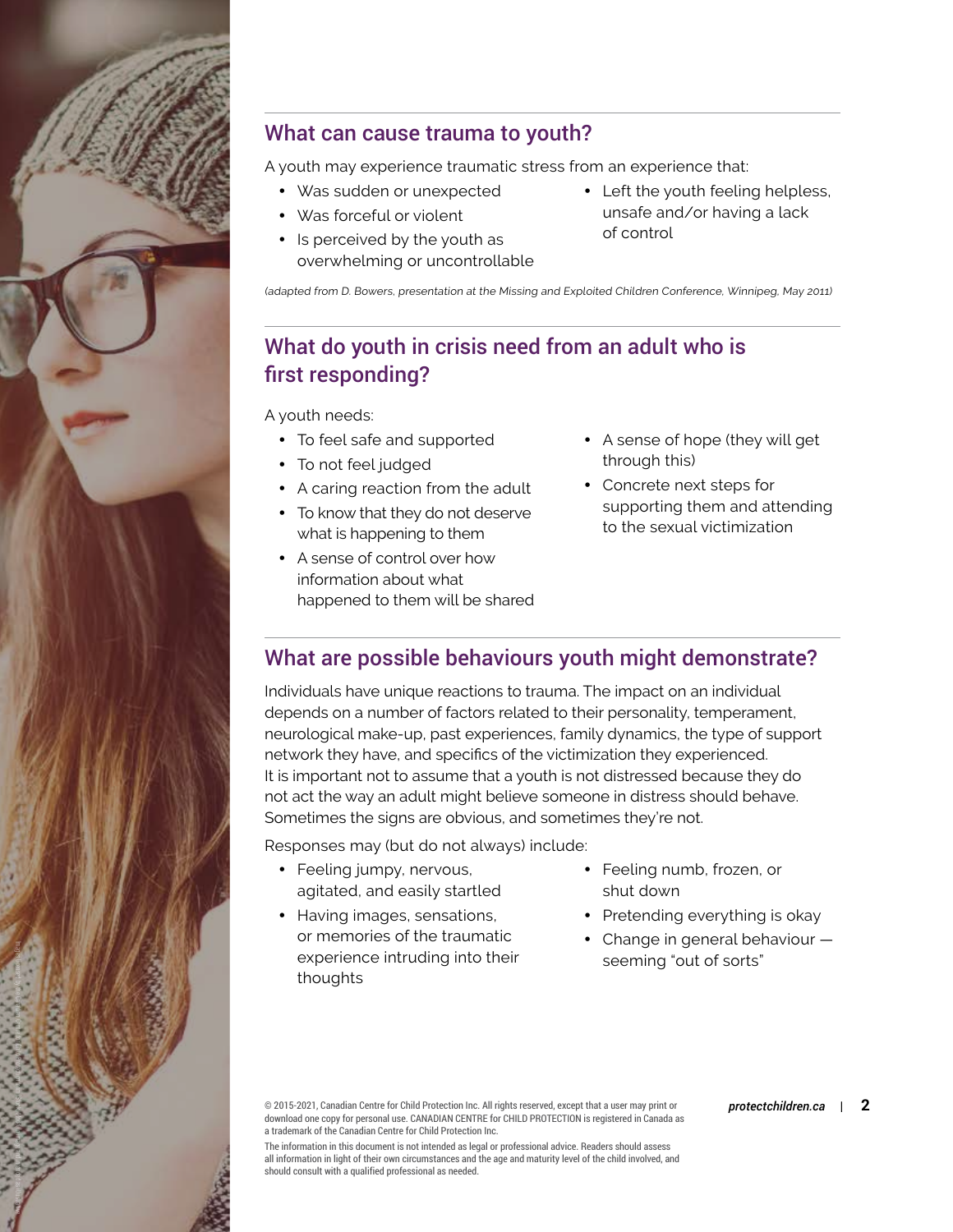

- Difficulty regulating emotions rapid, sometimes exaggerated, changes in mood where strong emotions or feelings occur (e.g., uncontrollable laughter or crying, heightened irritability, or temper cycle in a short period of time)
- Difficulty concentrating or learning new information
- Change in academic performance
- Resistance to going to school
- Trouble falling or staying asleep, nightmares
- Generalized fear and anxiety a persistent feeling that they are not safe
- Difficulty trusting relationships
- Difficulty handling changes
- Substance misuse, cutting, or disordered eating
- Withdrawal/lack of interest in activities they typically enjoyed
- Isolating themself from friends
- Sense of helplessness, hopelessness, and/or presenting a negative world view
- Extreme changes in the way they dress
- No observable behaviour changes
- Asserting that they are okay
- Acting as if nothing problematic has happened
- Stating they can deal with this on their own

#### How can an adult who is first responding intervene supportively?

- Put the youth at ease by letting them know you are here to help
- Keep the pace slow and calm
- Tell them their safety and wellness are your most important concerns
- Tell them you care about them
- Tell them you are sorry this has happened to them
- Acknowledge the difficulty of the situation
- Allow them to tell you what happened to them without interrupting or insisting on a chronological narrative; ask them to try to share with you as if they are watching a movie about it to help them avoid reliving the experience
- Avoid asking "why" questions; stick more to "tell me more about that" or "tell me how you responded to that" statements
- Listen without judgement or skepticism; provide them with positive feedback for sharing with you
- If their account sounds confusing, avoid pressing for clarity at this time
- Don't make promises that may not be realistic
- Focus on problem solving and helping them understand that you are there to help sort this out, deal with how it is affecting them, and work towards bringing resolution to what has happened

© 2015-2021, Canadian Centre for Child Protection Inc. All rights reserved, except that a user may print or *protectchildren.ca* | **3** download one copy for personal use. CANADIAN CENTRE for CHILD PROTECTION is registered in Canada as a trademark of the Canadian Centre for Child Protection Inc.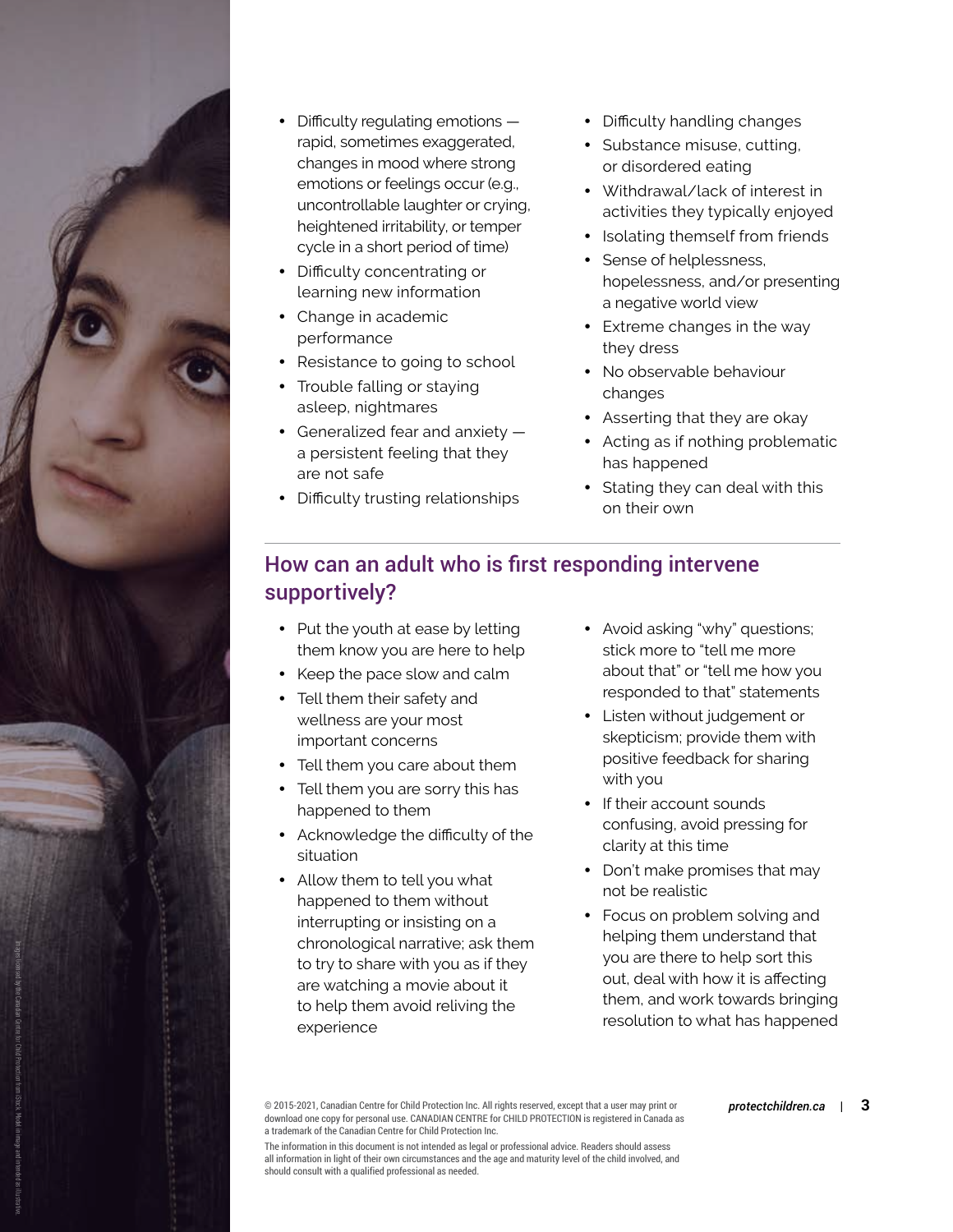## **Steps for Parents**

#### **Be supportive**

Your unconditional love and support during this difficult, distressing time will help your child heal and move forward.

#### **Build a sense of safety**

Reassure your child that they are not alone and you will get through this tough time together. Carefully consider involving people in your child's life who can provide additional support, (e.g., family members, school personnel, friends). Children are more resilient in the face of stress when they are supported by caring adults and friends.

#### **Consult with your health care provider(s)**

They will be able to support you and your child, as well as provide referrals for services such as counselling, occupational therapy, art therapy, music therapy, dance therapy, etc. Earlier intervention promotes better resilience in the long run.

#### **Learn about the impacts of trauma**

Work with trauma-informed professionals to learn more about impacts of trauma and supporting your child through their healing.

### **Give messaging of hope**

Images licensed by the Canadian Centre for Child Protection from iStock. Model in image and intended as illustrative.

Youth who have experienced trauma can heal — they can regain trust, confidence, and hope. They have the ability to create a new "normal" and function within it. Help your child see the world as manageable, understandable, and meaningful. The stronger the belief that things will become and stay better, the more significant your child's recovery will be. Hope is not just a feeling — it is the foundation of a chemical reaction in the brain that calms fear and anger and increases resiliency and healing (D. Bowers, 2011).

#### **Help rebuild a positive sense of self and sense of control over their environment**

When youth are going through a situation like this, they may feel alone and powerless in their ability to control their own lives. In order to restore a sense of control, it is important to include your child in discussions about next steps and in decision making where appropriate.

© 2015-2021, Canadian Centre for Child Protection Inc. All rights reserved, except that a user may print or *protectchildren.ca* | **4** download one copy for personal use. CANADIAN CENTRE for CHILD PROTECTION is registered in Canada as a trademark of the Canadian Centre for Child Protection Inc.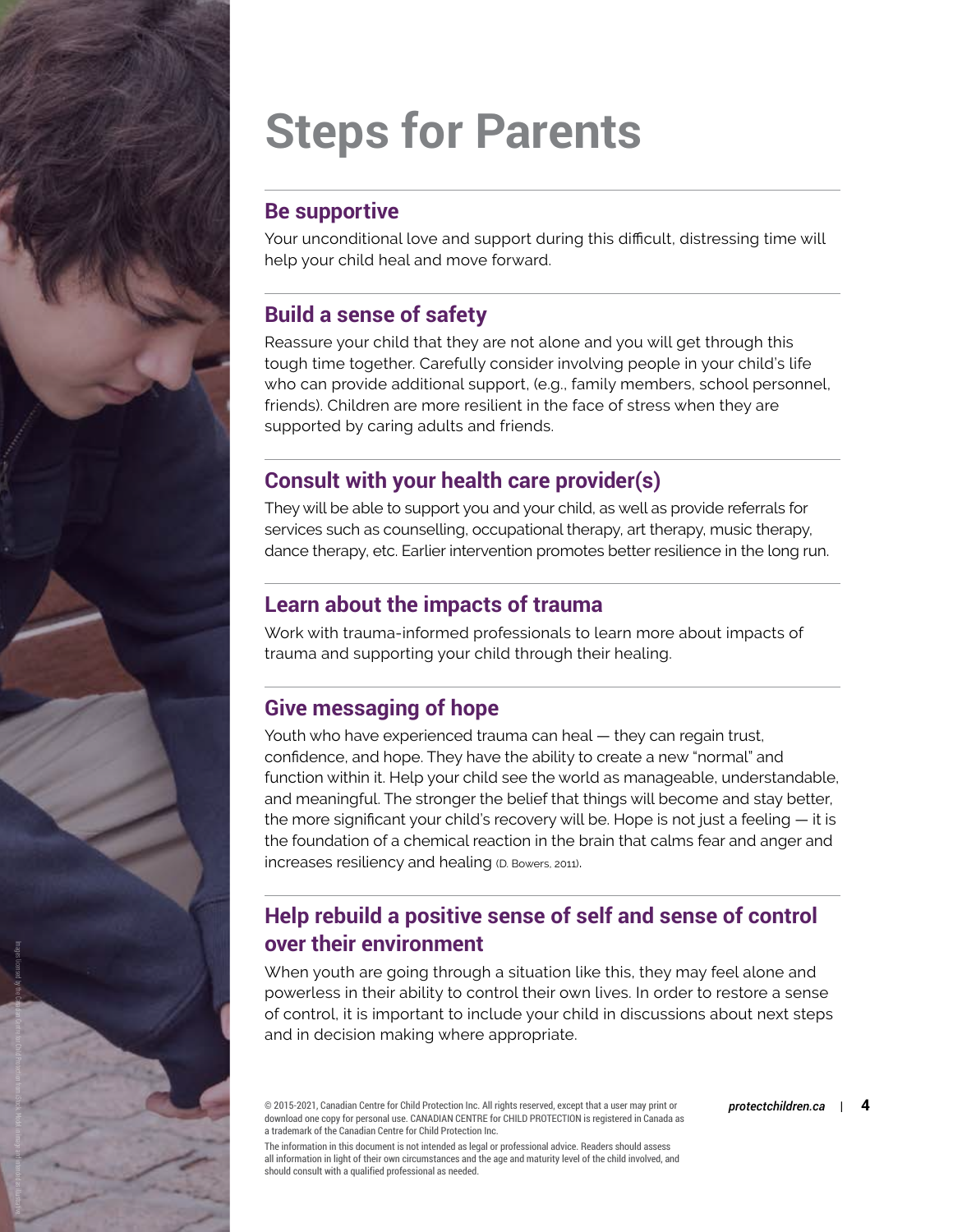#### **Back to Basics:**

*Establish regular routine.* Clear routines promote consistency, predictability, and reliability that can help your child regain a sense of security and control.

*Provide balanced nutrition.* Prepare balanced food options for your child that are low in refined sugar. Balanced nutrition is important for helping their body to regulate.

*Provide time for physical activity.* Engage your child in 30 minutes of daily physical activity for direct mental health benefits.

*Help manage night sleeping.* Nightmares and generalized fearfulness are common for youth who have experienced victimization. It can be helpful, for example, to leave lights on in their room or to sit with them until they fall asleep.

*Ensure your child has time for fun.* Make time for doing fun things that are structured and safe so they have a chance to be a tween/teen.

*Help your child stay connected.* Encourage them to stay connected to people who are supportive of them and to activities they enjoy or enjoyed in the past.

#### **Be patient and tolerant of moody behaviour such as clinginess, pushing away, and outbursts**

Youth who have a trauma response can be flooded by emotions, making it difficult for them to regulate their mood. Let your child know you can handle their big feelings and will stay by their side.

#### **Help manage overwhelming emotions**

The body is the best intervention tool. We have to settle the body before we can settle the brain. Youth engage when they feel safe and they use it to connect. Playing catch or board games, doing crafts, etc. while you talk can help them regulate and connect. Stay calm and keep the environment low key. Be consistent and help your child understand, express, and tolerate their strong emotions. They will get through it — reassure them that the feeling will pass, the way a storm passes.

#### **Help manage flooding thoughts and feelings**

Help your child see the link between their thoughts and feelings. Assist them in understanding how working on controlling their thinking can help control how they feel. Encourage them to take a break from upsetting thoughts by engaging in an activity they enjoy — perhaps colouring or art, listening to music, watching a show, or being physically active.

© 2015-2021, Canadian Centre for Child Protection Inc. All rights reserved, except that a user may print or *protectchildren.ca* | **5** download one copy for personal use. CANADIAN CENTRE for CHILD PROTECTION is registered in Canada as a trademark of the Canadian Centre for Child Protection Inc.